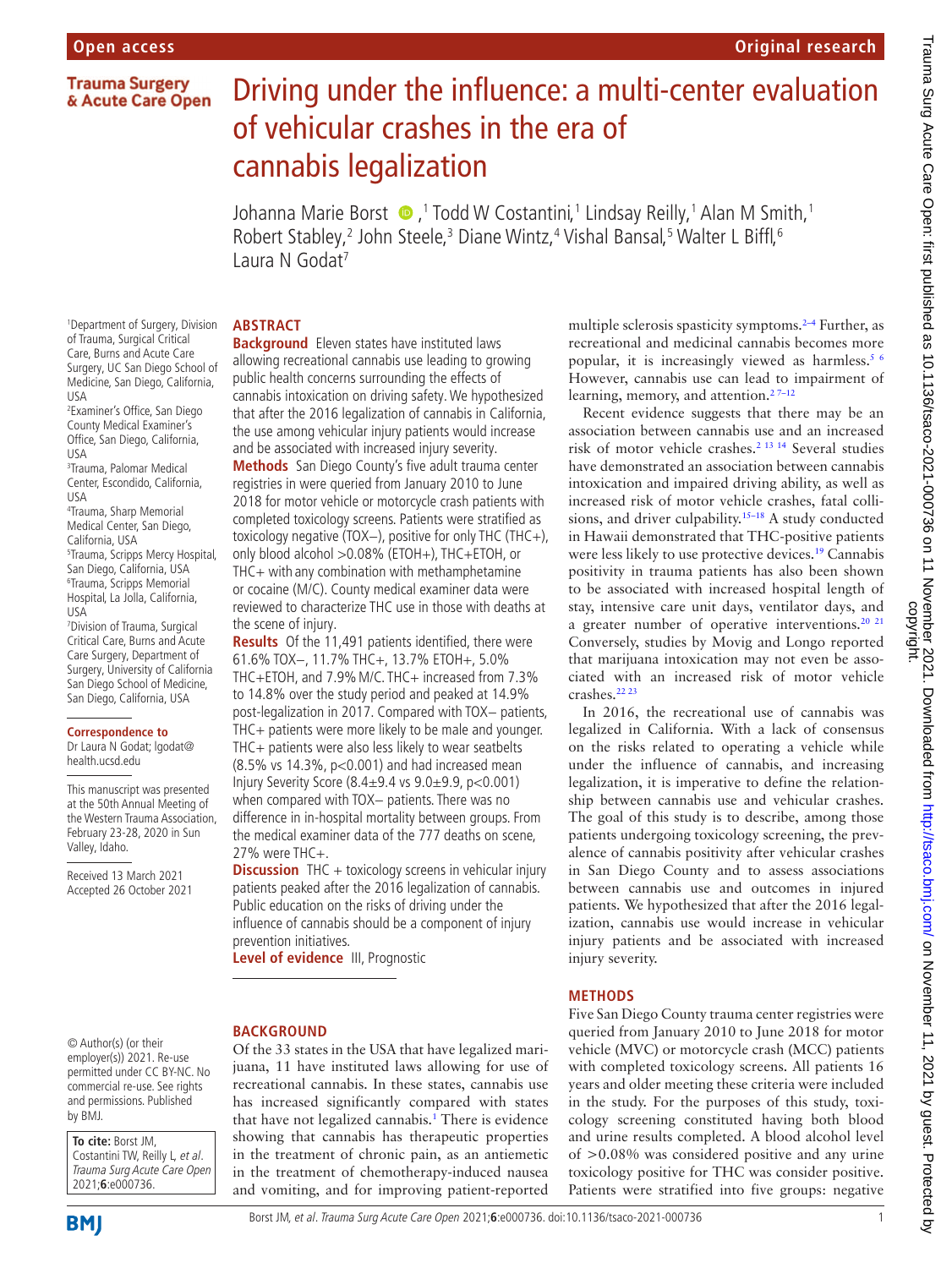blood alcohol and urine screening (TOX−), THC positive only (THC+), alcohol positive only (ETOH+), THC and alcohol positive (THC+ETOH), or anyone who tested positive for any combination of toxicology with methamphetamine or cocaine (M/C). Annual toxicology screening rates were obtained from each of the five participating trauma centers. Of note, routine urine toxicology screening included THC, methamphetamines and cocaine at all institutions over the entire study period.

Patient variables included admission age, sex, and race/ ethnicity. The data point "race/ethnicity" includes race and ethnicity combined into one categorical data point. Within the dataset, the category Asian/other includes the races Asians, Pacific Islanders, American Indians, and Alaskan Natives; Black includes non-Hispanic Blacks; Hispanic includes race defined as other with Hispanic ethnicity; White includes Non-Hispanic Whites; and Unknown is no race or ethnicity listed. Age and sex were reported as ascribed in the electronic health record. Injury-related data collected included date of injury, mechanism of injury (MVC or MCC), protective equipment (seatbelt and helmet use), and Injury Severity Score (ISS). Additional variables collected included operations and in-hospital mortality.

In addition, San Diego County medical examiner data from 2011 to 2018 were acquired to analyze THC positivity in people who died at the scene of vehicular crashes (MVC or MCC). Patient demographics (age, sex, race) and year of injury were also acquired. This dataset was analyzed separately from the hospital datasets.

The year 2010 was not available from the medical examiner, which is why the dates do not align with the trauma center dataset. However, we chose to include the additional year in the hospital dataset to increase the ability to show trends over time in relation to cannabis legislation and outcomes. The ability to demonstrate differences in the positive outcomes for this study increased with more patients included in our sample.

## **Ethics**

Institutional Review Board (IRB) approval and data use agreements were obtained for all sites. The University of California, San Diego Human Research Protections Program, ID#181506X, served as the central IRB for all centers including UC San Diego School of Medicine and Palomar Medical Center. Additional approvals were obtained for Scripps Hospitals by the Scripps IRB, IRB-15-6721, and Sharp Memorial through the Sharp Center for Research IRB #1912801. This study was approved as exempt from requiring individual patient consent due to the minimal risk and retrospective nature of the study.

## **Statistical analysis**

The cohort as a whole was described with basic summations and percentages. To examine for potential predictors of THC + toxicology, univariate analyses were performed. Age and ISS are skewed hence represented by median values with IQRs;, Kruskal-Wallis non-parametric test was used to assess differences in the ISS and age between the study groups. For Kruskal-Wallis analyses, post hoc pairwise comparisons were performed with Bonferroni correction for multiple tests. Pearson  $\chi^2$  was used to assess for differences between groups for categorical variables sex, race, mechanism, use of safety devices, operative interventions, and mortality. Using TOX− as the reference group, binomial logistic regressions were used to characterize the association of THC positivity differences between study groups adjusting for other variables in the model; including for sex, mechanism, seatbelt use, helmet use, operative interventions and mortality.

<span id="page-1-0"></span>

|                                                                                               |                           | O         |
|-----------------------------------------------------------------------------------------------|---------------------------|-----------|
| Table 1 Cohort demographics                                                                   |                           |           |
| <b>Characteristic</b>                                                                         | <b>Number of patients</b> |           |
| <b>Total no</b>                                                                               | 11,491                    |           |
| Age (median/LQ-UQ)                                                                            | 34                        | $24 - 51$ |
| Sex (male)                                                                                    | 7427                      | 65.5%     |
| Race/ethnicity                                                                                |                           |           |
| Asian/other                                                                                   | 1518                      | 13.2%     |
| <b>Black</b>                                                                                  | 968                       | 8.4%      |
| Hispanic                                                                                      | 3814                      | 33.2%     |
| Unknown                                                                                       | 245                       | 2.1%      |
| White                                                                                         | 4945                      | 43.0%     |
| Mechanism                                                                                     |                           |           |
| <b>MV</b> occupant                                                                            | 8443                      | 73.5%     |
| Seatbelt                                                                                      | 6512                      | 77.1%     |
| No seatbelt                                                                                   | 1023                      | 12.1%     |
| Other/unknown                                                                                 | 908                       | 10.8%     |
| Motorcycle                                                                                    | 3048                      | 26.5%     |
| Helmet                                                                                        | 2697                      | 88.5%     |
| No helmet                                                                                     | 281                       | 9.2%      |
| Unknown                                                                                       | 70                        | 2.3%      |
| ISS (median/LQ-UQ)                                                                            | 5                         | $2 - 11$  |
| <b>ICU</b> admissions                                                                         | 2412                      | 21%       |
| <b>Operations</b>                                                                             | 2950                      | 25.7%     |
| Outcome (mortality)                                                                           | 170                       | 1.5%      |
| ICU, intensive care unit; ISS, Injury Severity Score; LOS, length of stay; MV, motor vehicle. |                           |           |

ICU, intensive care unit; ISS, Injury Severity Score; LOS, length of stay; MV, motor vehicle.

Multivariate logistic regression was used to assess for toxicology results as predictors of our primary outcome measure injury severity. ISS of 1–8 was used as the reference range to compare the subgroup ISS ranges of  $9-14$ ,  $15-25$ , and  $>25$ . TOX− was the reference group for the toxicology +subgroups.

Pearson correlations were used to assess differences in any THC positivity rate over time in increments of months as well as before and after legislation in 2016. Time-series regression analysis was performed to further assess the significance. To assess the impact of the January 2016 legalization on THC use over time, a linear regression was performed to assess percent positivity by including an interaction term for pre/post legislation by month.

Statistical analysis was conducted using SPSS Statistics V.26.0.0.0.

# **RESULTS**

## **Trauma center data**

There were 11,491 patients from five trauma centers included in the study who had toxicology screening performed at admission. Overall, the average rate of toxicology screening during the study period was 59.4% SD 3.3%. This rate changed during the course of the study, starting at 58.7% in 2010 with a steep increase to 67.0% in 2018. However, the intervening years had minimal change compared with the 2010 rate of 58.7%, ranging from screening rates of 56.8% to 60.7%. Vehicular injury patients included in the study were predominantly male (65.5%) with 73.5% involved in an MVC and 26.5% MCC [\(table](#page-1-0) 1).

Toxicology screening found that 61.6% were identified as TOX−, 11.7% THC+, 13.7% ETOH+, 5.0% THC +ETOH, and 7.9%M/C. Compared with TOX− patients with a median age of 38 years (LQ–UQ 25–56), THC  $+$  patients were younger with a median age of 27 years (LQ–UQ 21–39), p<0.001. The highest proportion of patients under the age of 35 were in the THC + and THC +ETOH groups (68.2% and 77.9%, respectively), which are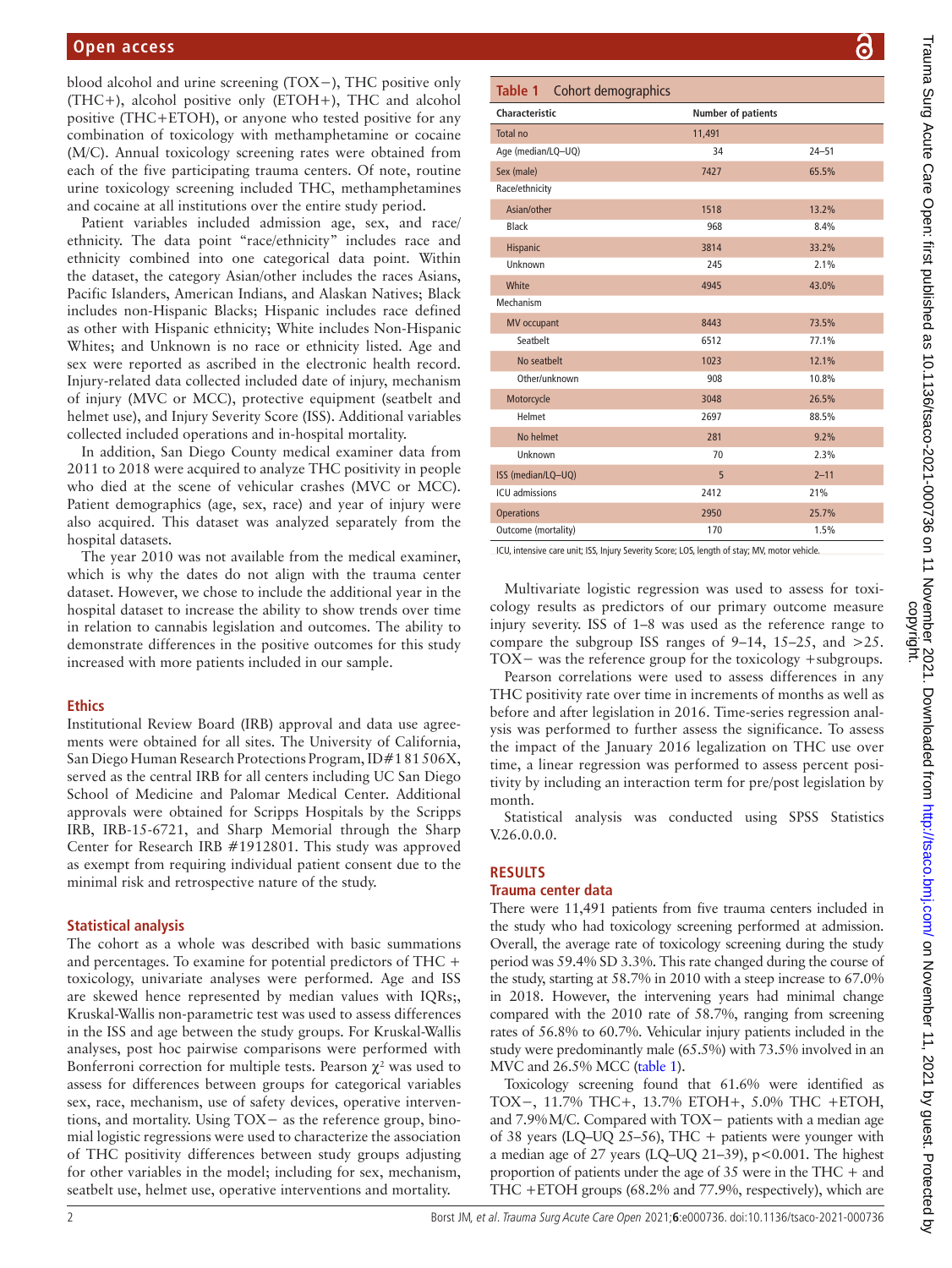

<span id="page-2-0"></span>**Figure 1** Age distribution for all toxicology subgroups.

both significantly higher than TOX– patients under the age of 35 at  $45.1\%$ ,  $p<0.001$ . [Figure](#page-2-0) 1 depicts the age distribution for all subgroups, with youngest patients in the THC+ and THC +ETOH groups. THC + patients were also more likely to be male than TOX– patients (74.0% vs 59.7%; p<0.001). Across all groups, White patients were the most prevalent, followed by Hispanic then Black; the distributions within the different toxicology study groups can be found in [table](#page-2-1) 2.

THC+ patients were more likely than TOX– to be in a MCC  $(33.8\%$  vs  $28.6\%$ ,  $p<0.001$ ) and less likely to wear a helmet  $(7.7\% \text{ vs } 8.6\%, \text{ p}=0.053)$ . In addition, in comparison with TOX– patients, THC+ patients were less likely to wear seatbelts (8.5% vs 14.3%, p<0.001). There was no difference in in-hospital mortality. The comparisons of mechanism of injury, seatbelt use, helmet use, ISS, and operations for TOX– patient with all other toxicology subgroups are listed in [table](#page-2-1) 2.

## **Open access**

The semiannual percentage of TOX– patients decreased during the study period from 68.4% to 54.2% [\(figure](#page-3-0) 2A). THC+ andM/C increased during the study period with the percentage of THC+ patients increasing from 7.3% in 2010 to 14.8% in 2018. The percentage of THC+ETOH patients remained consistent over [\(figure](#page-3-0) 2B). THC positivity in the entire study population was assessed in a time-series analysis and demonstrated an increased Pearson correlation coefficient after legislation in 2016  $(0.591, p<0.001)$ , suggesting an increase in use over time. The Pearson correlation coefficient for increased THC positivity on a monthly basis is even stronger at 0.723,  $p < 0.001$  ( $\mathbb{R}^2$  for the time series=0.523). Time-series linear regression demonstrates an increase per month of  $0.125\%$  (B=0.125) or 1.5% increase each year, p>0.001, demonstrating THC+ toxicology significantly increased during the study period. To assess the impact of THC legalization in January 2016 on THC positivity, a linear regression using an interaction term for pre/post legislation by month was performed. However, there was not a significant differential change in the rate of THC+ toxicology after the 2016 legislation, B=0.683, p=0.923 ( $R^2$ =0.524). In summary, these data demonstrate a persistent and significant increase in THC+ rates over time; however, this rate was not accelerated by legalization.

Multivariate analysis of ISS, using ISS 1–8 as the reference range to ISS 9–14, ISS 15–24, and ISS  $\geq$ 25, did not demonstrate THC + compared withTOX– to be an independent predictor after adjusting for sex, age, race, year, payor, mechanism, and institution. However, ETOH+, THC +ETOH,and M/C subgroups all had increased odds of ISS 9–14, 15–24, and ≥25 when compared with TOX– patients [\(figure](#page-3-1) 3). The AUOC for each regression analysis is as follows: ISS 9–14=0.666, ISS 15–24=0.694, and ISS  $\geq$ 25=0.712.

#### **Medical examiner data**

Data from the San Diego County Medical Examiner demonstrated 777 deaths at the scene during the study period; of those patients, 26.6% were THC+. The THC + people were significantly younger,

<span id="page-2-1"></span>

| <b>Table 2</b> Patient demographic by toxicology screen classification |         |           |          |            |                  |            |                     |            |              |            |
|------------------------------------------------------------------------|---------|-----------|----------|------------|------------------|------------|---------------------|------------|--------------|------------|
| Characteristic                                                         | $TOX–+$ |           | THC only |            | <b>ETOH only</b> |            | <b>THC and ETOH</b> |            | Cocaine/meth |            |
| Total no                                                               | 7078    | 61.6%     | 1345     | 11.7%      | 1580             | 13.7%      | 578                 | 5.0%       | 910          | 7.9%       |
| Age (median/LQ-UQ)                                                     | 28      | $25 - 56$ | 27       | $21 - 39*$ | 31               | $24 - 45*$ | 26                  | $22 - 33*$ | 32           | $24 - 45*$ |
| Sex (male)                                                             | 4224    | 59.7%     | 995      | 74.0%*     | 1076             | 68.1%*     | 445                 | 77.0%*     | 687          | 75.5%*     |
| Race/ethnicity                                                         |         |           |          |            |                  |            |                     |            |              |            |
| Asian/other                                                            | 1074    | 15.2%     | 150      | 11.2%      | 166              | 10.5%      | 61                  | 10.6%      | 67           | 7.4%       |
| Black                                                                  | 520     | 7.3%      | 160      | 11.9%      | 126              | 8.0%       | 54                  | 9.3%       | 108          | 11.9%      |
| Hispanic                                                               | 2376    | 33.6%     | 382      | 28.4%      | 539              | 34.1%      | 182                 | 31.5%      | 335          | 36.8%      |
| White                                                                  | 2967    | 41.9%     | 615      | 45.7%      | 716              | 45.3%      | 261                 | 45.2%      | 386          | 42.4%      |
| Unknown                                                                | 141     | 2.0%      | 38       | 2.8%       | 32               | 2.0%       | 20                  | 3.5%       | 14           | 1.5%       |
| Mechanism                                                              |         |           |          |            |                  |            |                     |            |              |            |
| MV occupant                                                            | 5052    | 71.4%     | 891      | 66.2%*     | 1323             | 83.7%*     | 483                 | 83.6%*     | 694          | 76.3%*     |
| Seatbelt                                                               | 4185    | 82.8%     | 677      | 76.0%*     | 878              | 66.4%*     | 310                 | 64.2%*     | 462          | 66.6%*     |
| No seatbelt                                                            | 429     | 8.5%      | 127      | 14.3%*     | 236              | 17.8%*     | 98                  | 20.3%*     | 133          | 19.2%*     |
| Unknown                                                                | 438     | 8.7%      | 87       | $9.8\%$ *  | 209              | 15.8%*     | 75                  | 15.5%*     | 99           | $14.3\%$ * |
| Motorcycle                                                             | 2026    | 28.6%     | 454      | 33.8%      | 257              | 16.3%      | 95                  | 16.4%      | 216          | 23.7%      |
| Helmet                                                                 | 1821    | 89.9%     | 402      | 88.5%      | 219              | 85.2%*     | 81                  | 85.3%*     | 174          | $80.6\%$ * |
| No helmet                                                              | 157     | 7.7%      | 39       | 8.6%       | 35               | 13.6%*     | 14                  | $14.7\%$ * | 36           | 16.7%*     |
| Unknown                                                                | 48      | 2.4%      | 13       | 2.9%       | 3                | $1.2\%$ *  | 0                   | $0.0\%*$   | 6            | $2.8\%$ *  |
| ISS (median/LQ-UQ)                                                     | 5       | $2 - 10$  | 5        | $2 - 11*$  | 5                | $2 - 12*$  | 5                   | $3 - 14*$  | $\sqrt{6}$   | $4 - 13*$  |
| Operations                                                             | 1685    | 24%       | 376      | 28%*       | 399              | 25.3%      | 164                 | 28.4%*     | 326          | 35.8%*     |
| Mortality                                                              | 111     | 1.6%      | 18       | 1.3%       | 18               | 1.1%       | 11                  | 1.9%       | 12           | 1.3%       |
| $*_{p<0.05}$ .                                                         |         |           |          |            |                  |            |                     |            |              |            |

†TOX– is the reference category.

ISS, Injury Severity Score.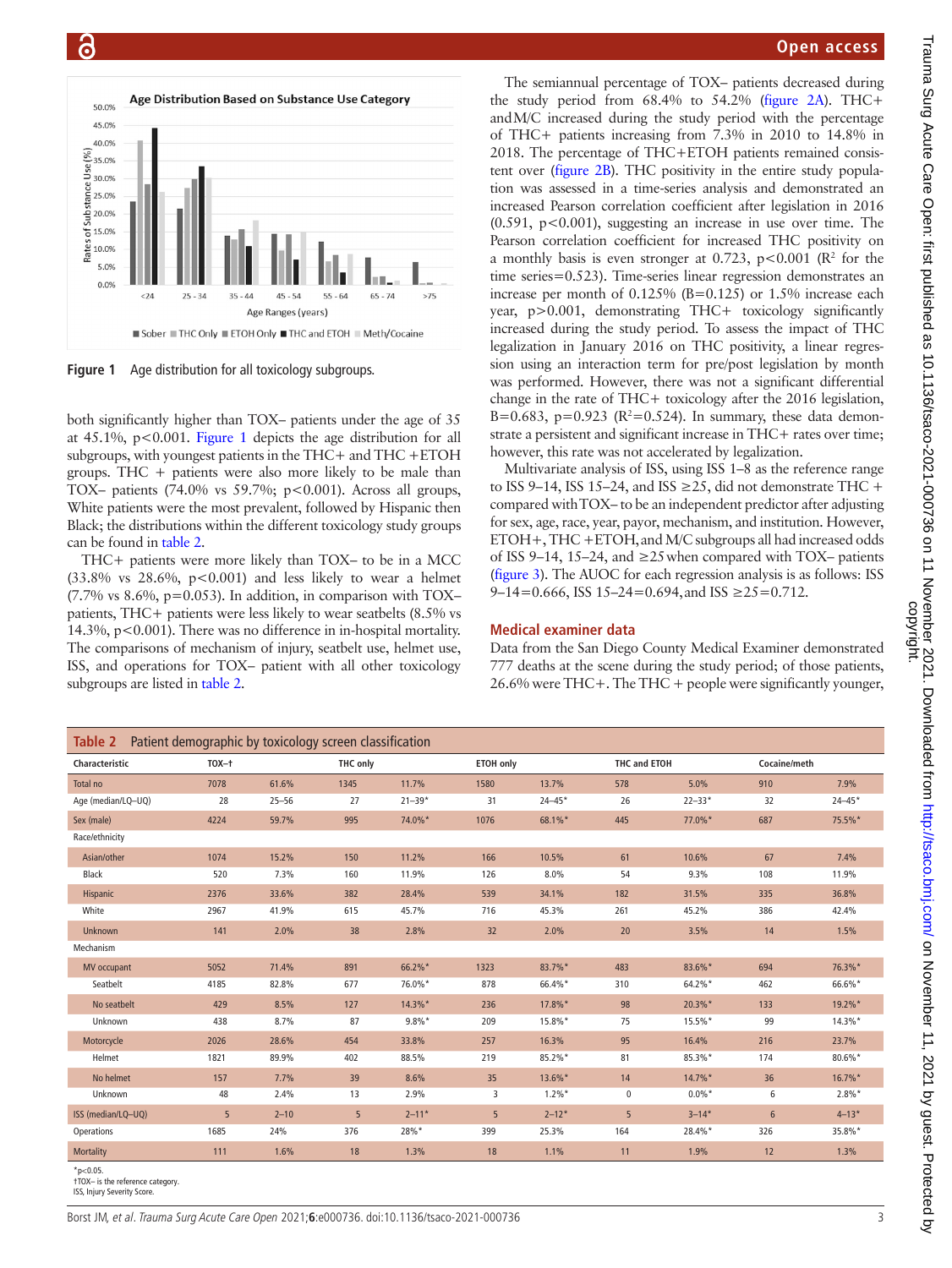

**Figure 2** Distribution of toxicology results per year, depicting the change in positivity by subgroups: TOX–, THC+, ETOH+, THC +ETOH, and M/C.

more likely to be male, and in an MVC [\(table](#page-4-0) 3). The annual incidence of THC associated with deaths at the scene for MVC/MCC trended up from 20.8% in 2011 to 27.9% in 2018 with a peak in 2017 at 32.7% [\(figure](#page-4-1) 4).

#### **DISCUSSION**

Cannabis positive toxicology screens are increasing in vehicular injury patients admitted to the five trauma centers that participated in this study. Patients testing positive for cannabis were younger, less likely to wear seatbelts, and had elevated ISS compared with TOX– vehicular injury patients. Our seven-and-a-half-year study period allows for close analysis of trends in trauma patients through changes in legislation. Although the changes are likely multifactorial, the peak in THC+ trauma patients the year after recreational cannabis legalization in 2016 demonstrates that changes in legislation related to the legality and availability of cannabis likely has an impact on drug usage trends. The impact of legalization on drug use trends has been previously seen in California with the legalization of medical marijuana in 2006 being associated with an increase in cannabinoid prevalence in drivers in fatal accidents after accounting for national trends in driver cannabinoid prevalence.<sup>[24](#page-5-6)</sup>

<span id="page-3-0"></span>Recent evidence suggests that states that legally permit medical cannabis dispensaries experience an increase in use prevalence among adults aged 21 years and older as well as an increase in average THC levels.<sup>25</sup> A study conducted in Washington state found the proportion of THC + daytime drivers increased from 8% before retail sales to 23% 6 months after retail sales.<sup>[26](#page-5-8)</sup> Similarly, an analysis of trauma admissions in Colorado found that marijuana detection on urine drug screen increased significantly in the years after legalization.[27](#page-5-9)

In this report, we analyzed how the toxicology reports of trauma patients correlated with mechanism of injury and how the results of these drug screenings impacted injury severity. We surveyed data from the five adult trauma centers that compose the San Diego County Trauma System. These trauma centers serve individuals from a wide range of socioeconomic and demographic backgrounds. THC + patients were more likely to be young males and were less likely to wear seatbelts, which is in agreement with the characteristics of THC + patients described in similar reports.<sup>20</sup> Overall, THC or any other positive toxicology was associated with an increased ISS compared with TOX–, although the odds of having an increased ISS was higher in the THC +ETOH patients than ETOH + patients for



<span id="page-3-1"></span>**Figure 3** Odds of increased injury severity for intoxicated patients compared with toxicology-negative patients. Each ISS category is compared with ISS 1–8 and the regressions are adjusted for age, gender, race, year of admission, payor, mechanism, and institution. \*p>0.05. Ref, reference category.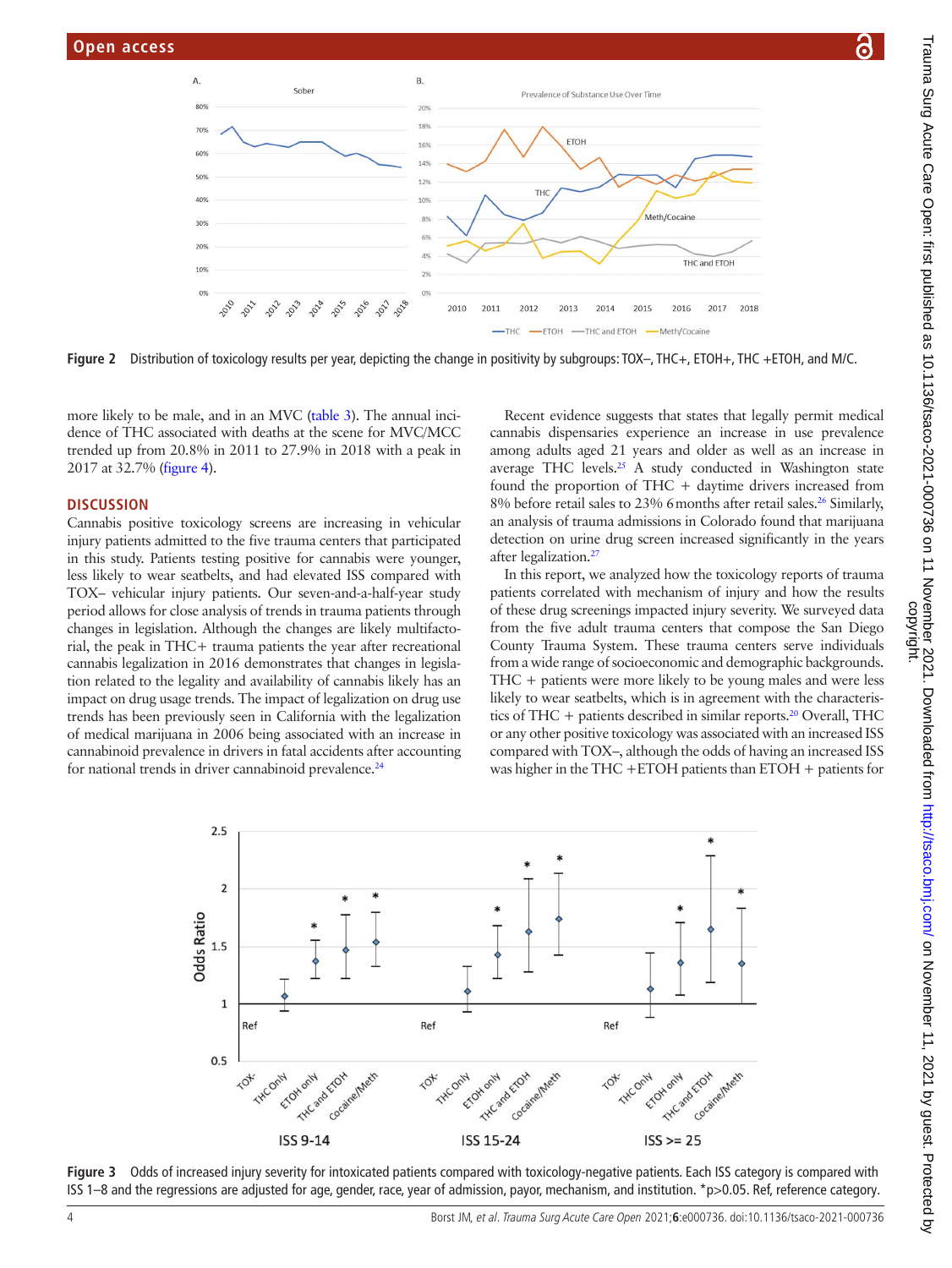<span id="page-4-0"></span>

| Table 3<br>Deaths on scene by THC positivity |      |           |      |           |         |  |  |  |  |
|----------------------------------------------|------|-----------|------|-----------|---------|--|--|--|--|
|                                              | THC- |           | THC+ |           | P value |  |  |  |  |
| Total no                                     | 570  | 73.4%     | 207  | 26.6%     |         |  |  |  |  |
| Age (median/LQ-UQ)                           | 35   | $24 - 54$ | 27   | $22 - 37$ | < 0.001 |  |  |  |  |
| Sex (male)                                   | 425  | 74.6%     | 178  | 86.0%     | < 0.001 |  |  |  |  |
| Race/ethnicity                               |      |           |      |           | < 0.001 |  |  |  |  |
| Asian/other                                  | 52   | 9.1%      | 9    | 4.3%      |         |  |  |  |  |
| Black                                        | 36   | 6.3%      | 21   | 10.1%     |         |  |  |  |  |
| Hispanic                                     | 182  | 31.9%     | 45   | 21.7%     |         |  |  |  |  |
| White                                        | 277  | 48.6%     | 118  | 57.0%     |         |  |  |  |  |
| Other                                        | 23   | 4.0%      | 14   | 6.8%      |         |  |  |  |  |
| Mechanism                                    |      |           |      |           | < 0.001 |  |  |  |  |
| <b>MV</b> occupant                           | 383  | 67.2%     | 158  | 76.3%     |         |  |  |  |  |
| Motorcycle                                   | 187  | 32.8%     | 49   | 23.7%     |         |  |  |  |  |

all ISS categories. This suggests that the combined use of alcohol and THC may have a synergistic effect on driver impairment, translating to worse injuries.<sup>14 28</sup>

The use of medical cannabis in our study population is unknown. However, a study on a cohort of young individuals in LA found fewer individuals were medical cannabis patients after legalization[.29](#page-5-11) As our study population was similarly young, it is reasonable to think that an increase in medical cannabis use did not account for the rise in THC+ patients. In addition, the significance of medical versus non-medical use does not impact our findings as the possession of a medical marijuana card does not correlate with driving under the influence of cannabis. $36$ 

There is an unclear link between the concordant rise of M/C+ patientsand the rise of THC + patients found in our study. Previous studies have suggested cannabis use predicts the use of illicit drug use; however, recreational marijuana legalization in Colorado and Washington was not associated with an increase in substance use disorder treatment admission[.31 32](#page-5-13) There may be local-regional reasons why this occurred in our study including our regional increasing homeless population, drug trafficking, and a known epidemic of methamphetamine use just across the border from us.<sup>33</sup><sup>34</sup> Further studies are needed to understand this correlation.

Although there was a persistent and significant increase in THC+ rates over time, this rate was not accelerated after legalization and in fact in our series appears to plateau. The impacts of legalization are influenced by information diffusion which begins during the arduous process of legalization. By the time the law was enacted,



<span id="page-4-1"></span>**Figure 4** Rate of cannabis positivity per year for deaths on scene after vehicular crashes.

individual behaviors may have already changed, explaining the plateau.<sup>[35](#page-5-15)</sup>

The long-term impact of legalization on THC+ trauma patients is difficult to predict as studies on the association between cannabis laws and cannabis use have reported inconsistent results.<sup>36</sup> Regardless, the nearly doubling in THC+ patients during our study period is concerning as THC+ drivers put themselves and everyone else on the road in danger. THC can impair critical abilities necessary for safe driving, including slowed reaction time, problems with road tracking, lane position variability, and decreased cognitive performance and executive functions as well as divided attention.<sup>37</sup>

Data from the San Diego County Medical Examiner were analyzed to evaluate the extent of THC+ toxicology in patients who died at the scene of injury. We found that during the entire study period, 26.6% of deaths at the scene of injury had THC+ toxicology. This cohort of fatalities is important to analyze as they are not represented in mortality data from individual trauma centers. A previous study analyzed the effect of marijuana legalization on MVC fatalities in Washington and Colorado, finding that crash fatality rates did not differ from states that had not legalized marijuana[.38](#page-5-18) Medical Examiner data also demonstrated that there was an association between THC+ vehicular deaths and a younger, predominantly male population. The young male population is known to engage in more per-capita violations and experience more per-capita injuries and fatalities than older cohorts and females.<sup>[39](#page-5-19)</sup>

Limitations of this study include the lack of a legal threshold for driver impairment while under the influence of cannabis. In addition, cannabinoids can exist in the blood stream for several days after drug discontinuation in heavy cannabis users, and it is unknown what impact these residual levels have on the user's physiological profile and level of impairment.<sup>4041</sup> For those patients who did have positive toxicology, we do not have data regarding timing of use and the crashes. Not all patients had a toxicology screen performed, and there was variability in the screening rates between institutions. These institutional differences, combined with the variation in toxicology screening over time, introduce the risk of selection bias which could have influenced these outcomes making generalization of these results difficult. Finally, motor vehicle and motorcycle crash injuries have the potential for different injury patterns and severity, and combining these mechanisms to assess roadway vehicular crashes could have influenced these outcomes. A larger prospective study would overcome many of these limitations and be the ideal way to study the association of cannabis use with vehicular crashes and injury severity.

These data should be used to fuel injury prevention initiatives starting with targeted public education, focusing on the under 35 age group, who are at the highest risk for being under the influence of cannabis at the time of injury. Educational campaigns should focus on the risks of driving under the influence of any substance, including cannabis, which may be negatively synergistic with other intoxicants. It is key that drug testing is developed for law enforcement to be able to screen for cannabis use in the field, facilitating their ability to enforce policy regarding driving intoxicated. Further studies are needed to address the question of how positive toxicology screens relate to timing of cannabis use, cannabis levels in the blood, and the relation of those blood levels to acute intoxication and impairment. Studies like these are important for increasing awareness of the dangers associated with cannabis use.

**Contributors** JMB: data acquisition and analysis, interpretation of data, drafting of article. TWC: study design, data analysis and interpretation, drafting of article and critical revision. AMS: data acquisition, analysis and interpretation, critical revision of article. LR: data acquisition, interpretation of data, drafting of article. RS: data acquisition, critical revision of article. JS: data acquisition, critical revision of article. DW: data acquisition, critical revision of article. VB: data acquisition, critical revision